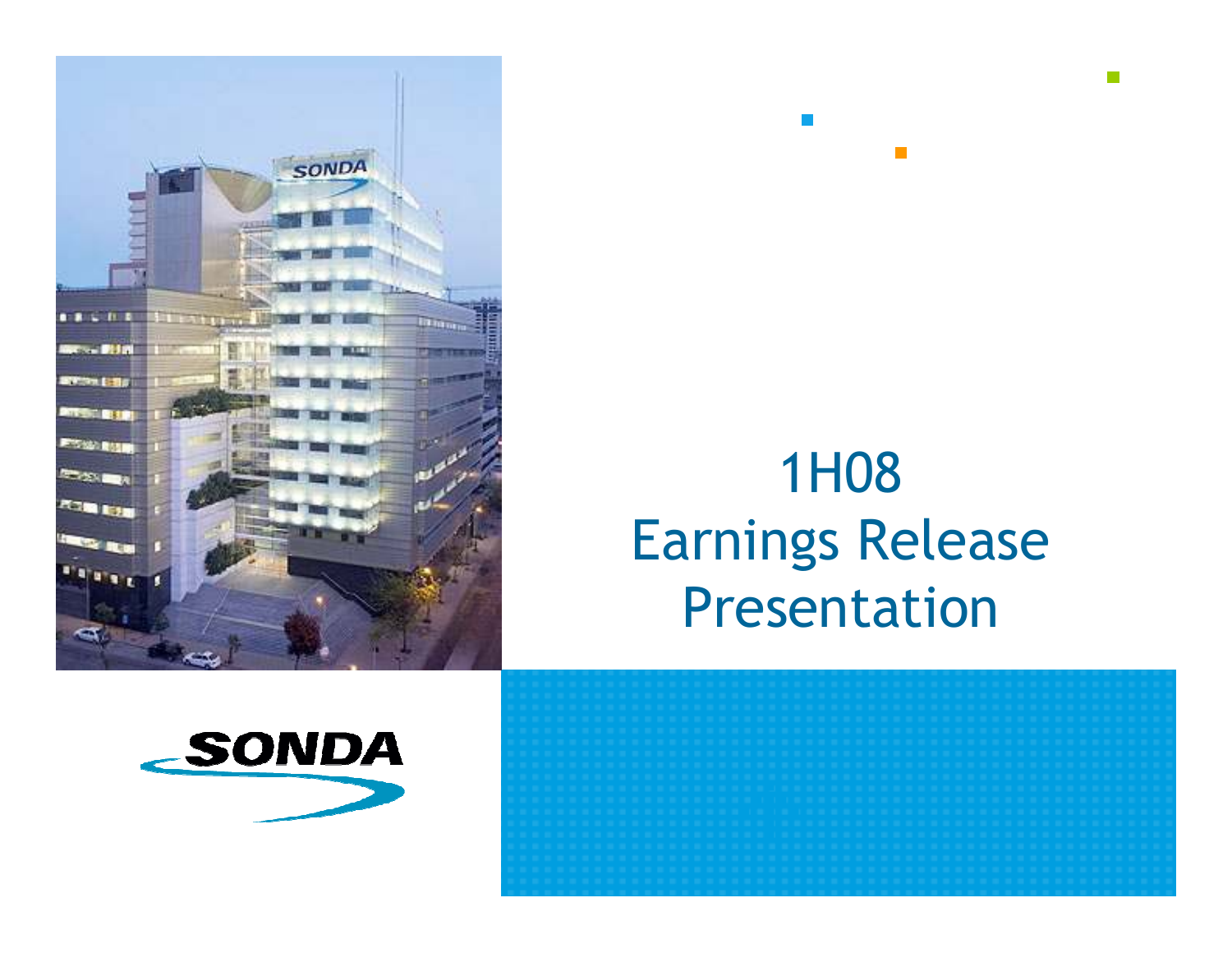# 1H08 Highlights

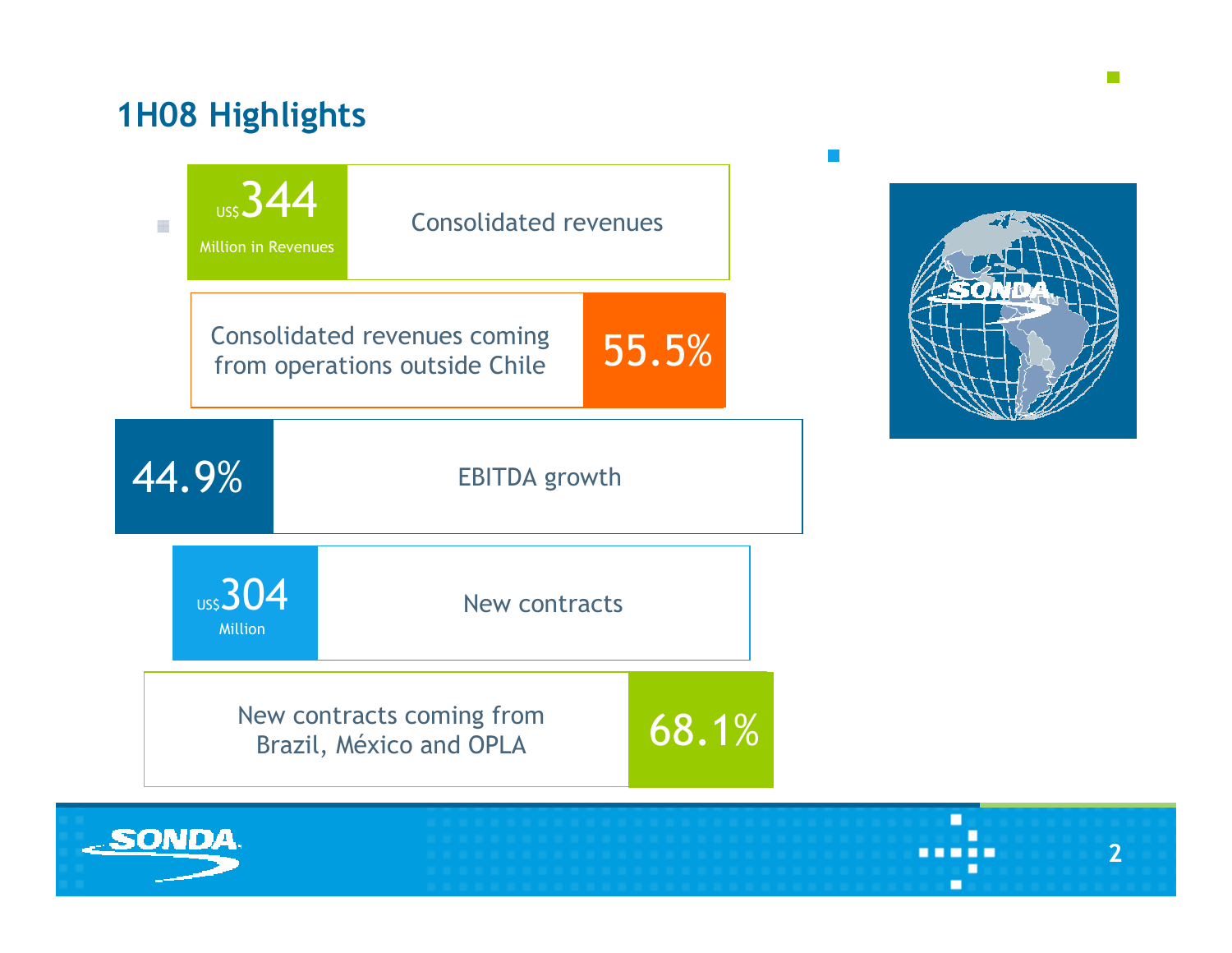## 1H08 Highlights



 $\sim$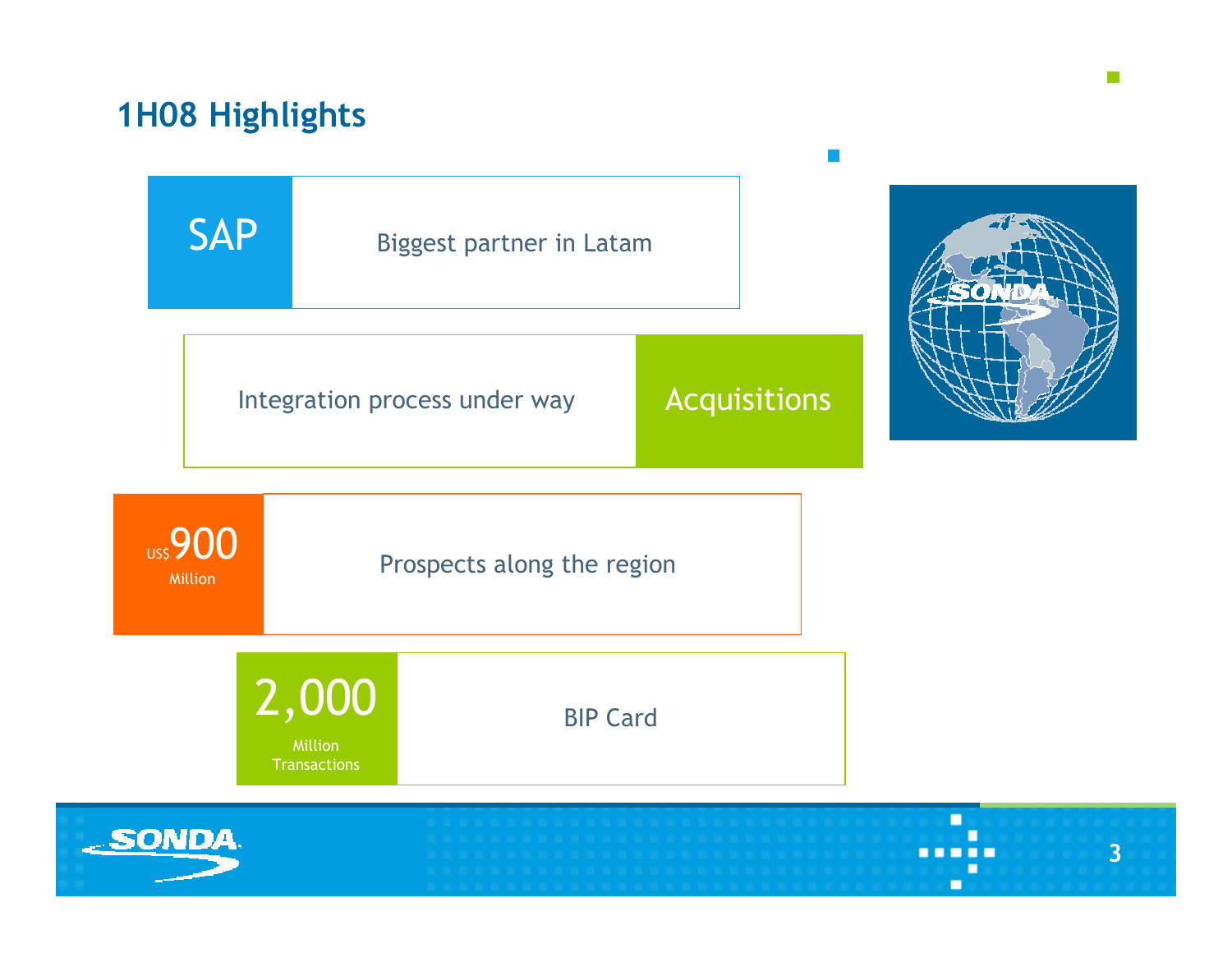## New Contracts

 $\checkmark$  Business growth lead by IT Services (mainly outsourcing contracts)

 $\checkmark$  Regional growth lead by Brazil

New Contracts as of June of each period



New Contracts by Region as of June'07



New Contracts by Region as of June'08



Г

4

 $\mathcal{L}_{\mathcal{A}}$ 

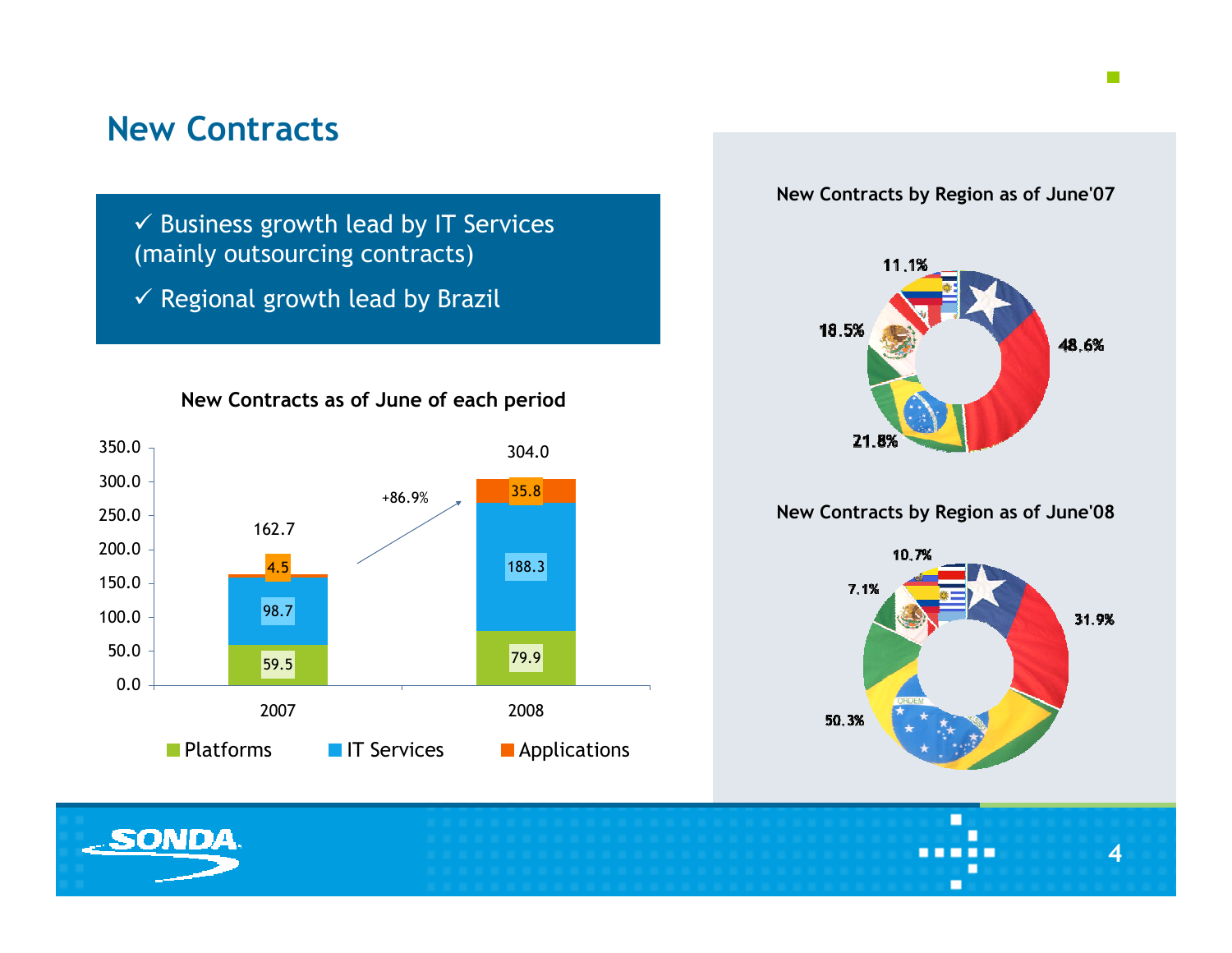## Financial Summary

|  |  | <b>1H08 Highlights</b> |  |
|--|--|------------------------|--|
|  |  |                        |  |

**US\$344** 

 Million inRevenues

**US\$59** 

 Million inEBITDA

44.9%

 Growth inEBITDA

| (in ThUS\$)                 | 1H07       | 1H08       | Var%<br>08/07 | <b>2Q07</b> | <b>2Q08</b> | Var%<br>08/07 |
|-----------------------------|------------|------------|---------------|-------------|-------------|---------------|
| <b>Sales</b>                | 212,750    | 344,346    | 61.9%         | 109,316     | 196,154     | 79.4%         |
| Platforms                   | 67,781     | 78,394     | 15.7%         | 34,920      | 46,023      | 31.8%         |
| <b>IT Services</b>          | 132,634    | 225,905    | 70.3%         | 68,446      | 127,676     | 86.5%         |
| Applications                | 12,335     | 40,047     | 224.7%        | 5,951       | 22,455      | 277.4%        |
| Cost of Sales               | $-168,727$ | $-269,953$ | 60.0%         | $-88,077$   | $-153,198$  | 73.9%         |
| Adm. and Selling Expenses   | $-20,167$  | $-35,530$  | 76.2%         | $-10,039$   | $-20,121$   | 100.4%        |
| <b>Operating Income</b>     | 23,857     | 38,863     | 62.9%         | 11,201      | 22,835      | 103.9%        |
| <b>Operating Margin</b>     | 11.2%      | 11.3%      | 0.6%          | 10.2%       | 11.6%       | 13.6%         |
| <b>EBITDA</b>               | 40,572     | 58,797     | 44.9%         | 20,663      | 33,030      | 59.8%         |
| <b>EBITDA Margin</b>        | 19.1%      | 17.1%      | $-10.5%$      | 18.9%       | 16.8%       | $-10.9%$      |
| <b>Non Operating Income</b> | 3,900      | $-7,553$   | $-293.7%$     | -546        | $-1,108$    | 102.9%        |
| <b>Net Income</b>           | 22,177     | 25,325     | 14.2%         | 7,900       | 13,948      | 76.6%         |
| Net Margin                  | 10.4%      | 7.4%       | $-29.4%$      | 7.2%        | 7.1%        | $-1.6%$       |

 $\mathcal{C}^{\mathcal{A}}$ 

 $\overline{\phantom{a}}$ 



n. 5----П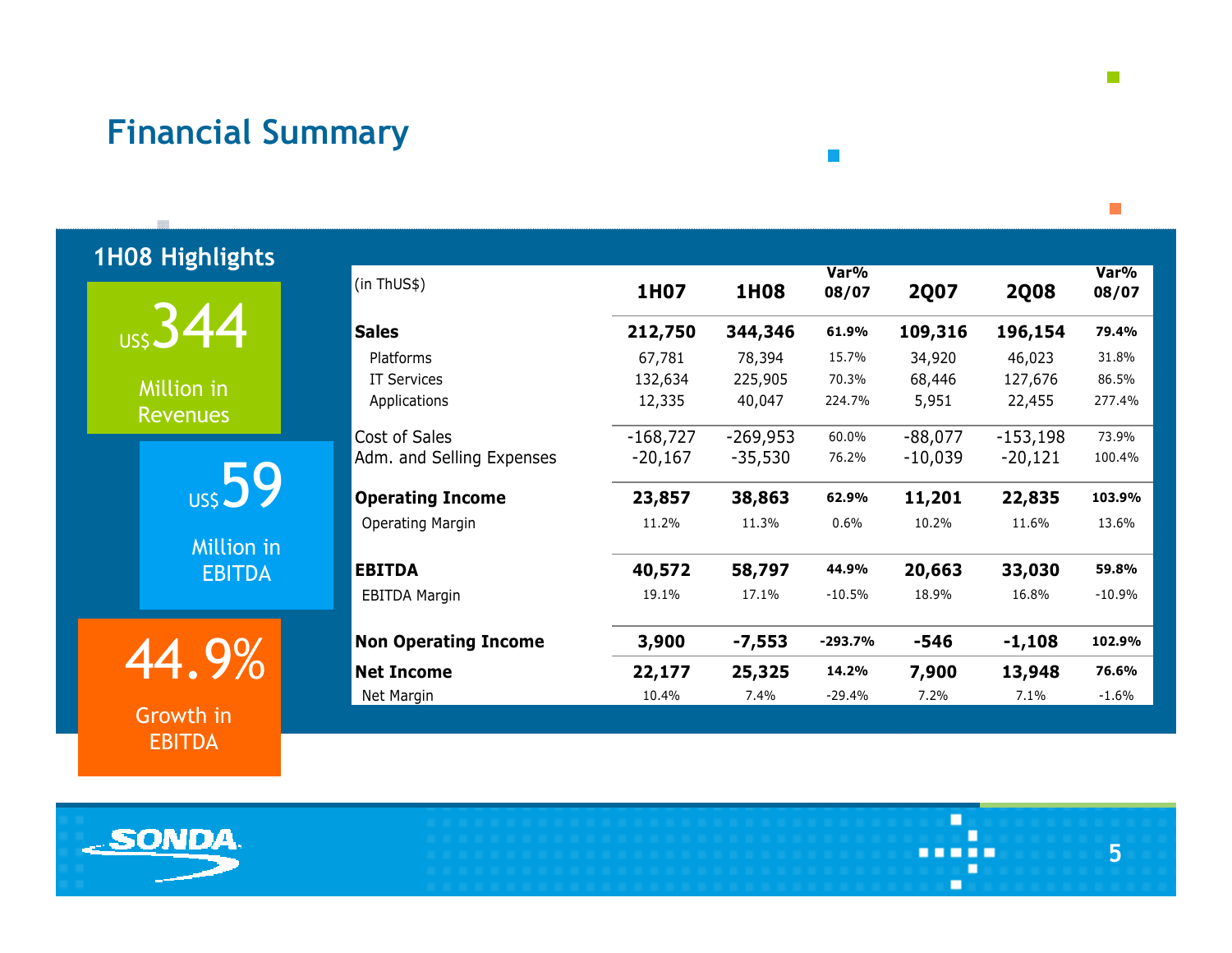## Revenue Growth and Breakdown



 $\overline{\mathcal{C}}$ 

| (in ThUS\$)     | 2008    | 2007    | Var %  | 2007(Adj) | Var %  |
|-----------------|---------|---------|--------|-----------|--------|
| <b>BRAZIL</b>   | 135,930 | 27,778  | 389.3% | 30,297    | 348.7% |
| <b>MEXICO</b>   | 16,464  | 13,812  | 19.2%  | 15,064    | 9.3%   |
| <b>OPLA</b>     | 38,663  | 19,947  | 93.8%  | 21,756    | 77.7%  |
| <b>CHILE</b>    | 153,289 | 133,525 | 14.8%  | 145,633   | 5.3%   |
| <b>REVENUES</b> | 344,346 | 195,062 | 76.5%  | 212,750   | 61.9%  |

2007: Values as reported in 2007.

2007(Adj): Values adjusted for Chilean inflation and converted to US Dollars using exchange rate as of June 30, 2008.

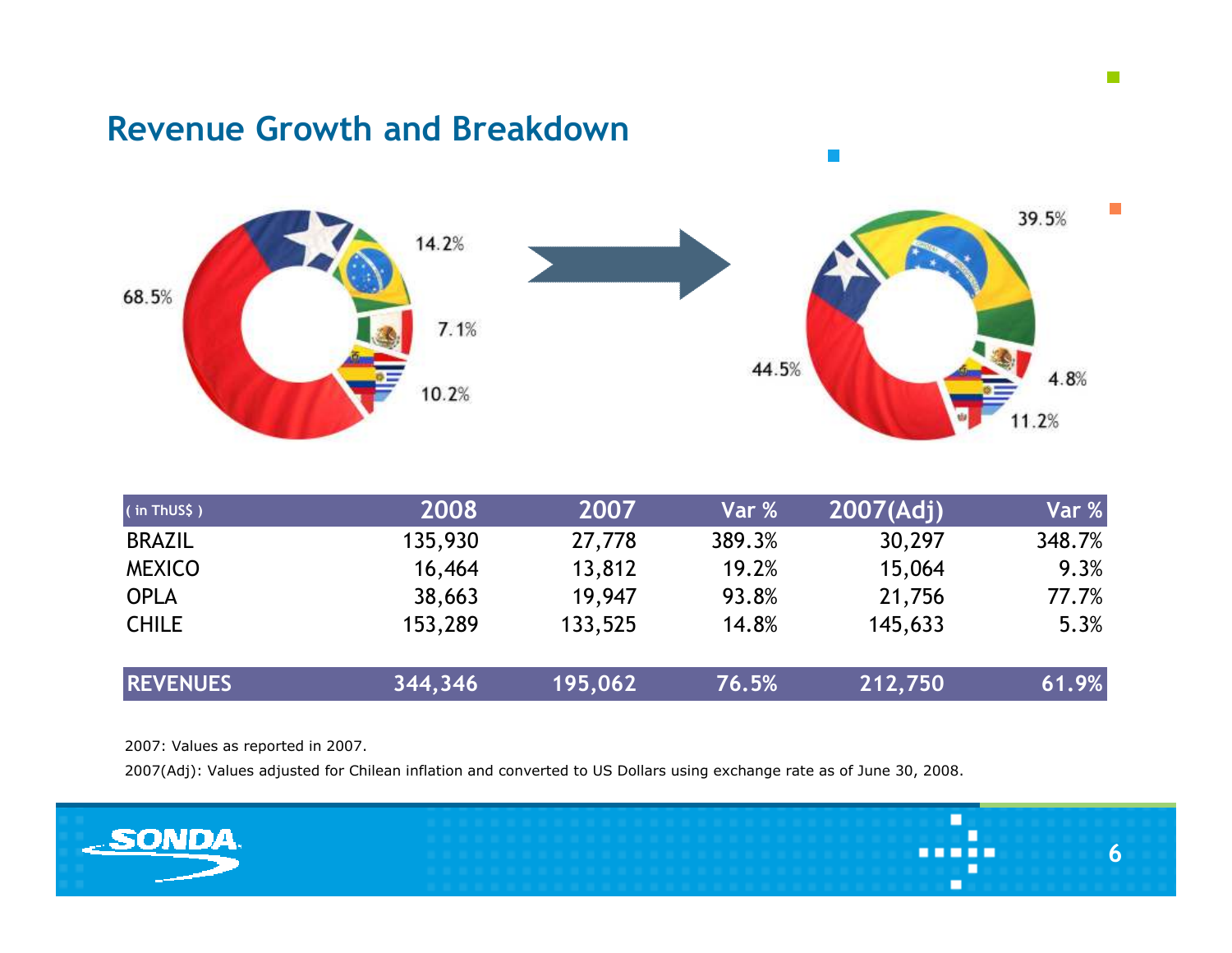## EBITDA Growth and Breakdown



 $\mathbb{R}^3$ 

| (in ThUS\$)   | 2008   | 2007   | Var %  | 2007(Ad) | Var %  |
|---------------|--------|--------|--------|----------|--------|
| <b>BRAZIL</b> | 10,411 | 2,642  | 294.1% | 2,882    | 261.3% |
| <b>MEXICO</b> | 2,165  | 1,300  | 66.5%  | 1,418    | 52.7%  |
| <b>OPLA</b>   | 4,579  | 2,959  | 54.7%  | 3,227    | 41.9%  |
| <b>CHILE</b>  | 41,642 | 30,298 | 37.4%  | 33,045   | 26.0%  |
| <b>EBITDA</b> | 58,797 | 37,199 | 58.1%  | 40,572   | 44.9%  |

2007: Values as reported in 2007.

2007(Adj): Values adjusted for Chilean inflation and converted to US Dollars using exchange rate as of June 30, 2008.

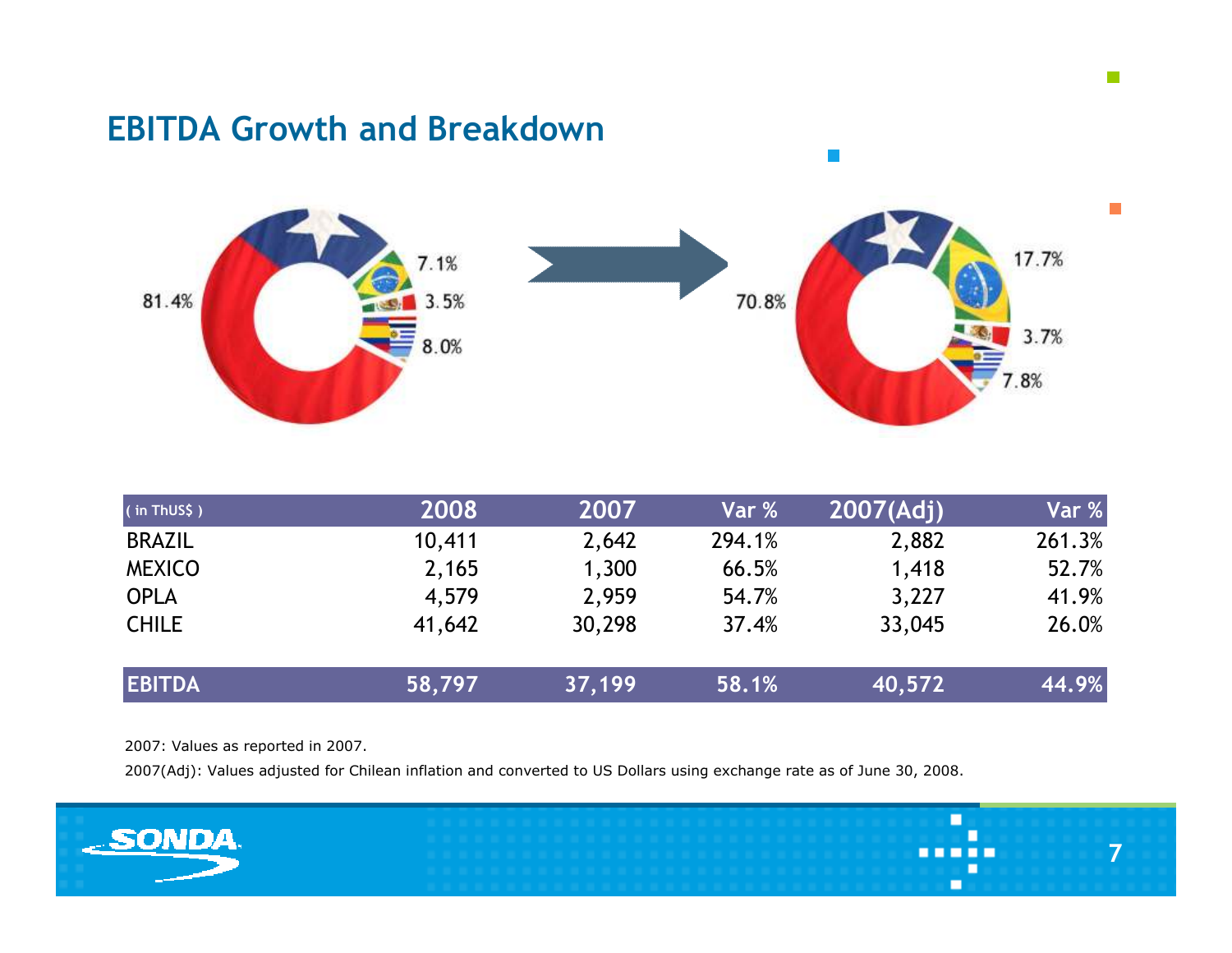## Regional Results - CHILE



9.4% IT Services Growth

 $27.2\%$  EBITDA Margin EBITDA Margin

| <b>CHILE</b><br>(in ThUS\$) |            |            | Var%    |             |             | Var%    |
|-----------------------------|------------|------------|---------|-------------|-------------|---------|
|                             | 1H07       | 1H08       | 08/07   | <b>2Q07</b> | <b>2Q08</b> | 08/07   |
| <b>Sales</b>                | 145,633    | 153,289    | 5.3%    | 75,636      | 80,073      | 5.9%    |
| Platforms                   | 55,273     | 55,504     | 0.4%    | 28,061      | 30,816      | 9.8%    |
| IT Services                 | 81,053     | 88,708     | 9.4%    | 43,228      | 44,561      | 3.1%    |
| Applications                | 9,307      | 9,077      | $-2.5%$ | 4,348       | 4,695       | 8.0%    |
| Cost of Sales               | $-115,207$ | $-114,034$ | $-1.0%$ | $-61,396$   | $-59,685$   | $-2.8%$ |
| Adm. and Selling Expenses   | $-11,231$  | $-13,069$  | 16.4%   | $-5,618$    | $-6,897$    | 22.8%   |
| <b>Operating Income</b>     | 19,195     | 26,186     | 36.4%   | 8,622       | 13,491      | 56.5%   |
| <b>Operating Margin</b>     | 13.2%      | 17.1%      | 29.6%   | 11.4%       | 16.8%       | 47.8%   |
| <b>EBITDA</b>               | 33,045     | 41,642     | 26.0%   | 16,560      | 21,230      | 28.2%   |
| <b>EBITDA Margin</b>        | 22.7%      | 27.2%      | 19.7%   | 21.9%       | 26.5%       | 21.1%   |

8

П

 $\checkmark$  Rise of 5.3% in revenues, with growth of 9.4% in IT Services

 $\checkmark$  Operating Margin rises 390 bp and reaches 17.1%

EBITDA Margin rises 450 bp

 $\checkmark$  Operating Income and EBITDA growth compared to 2Q07

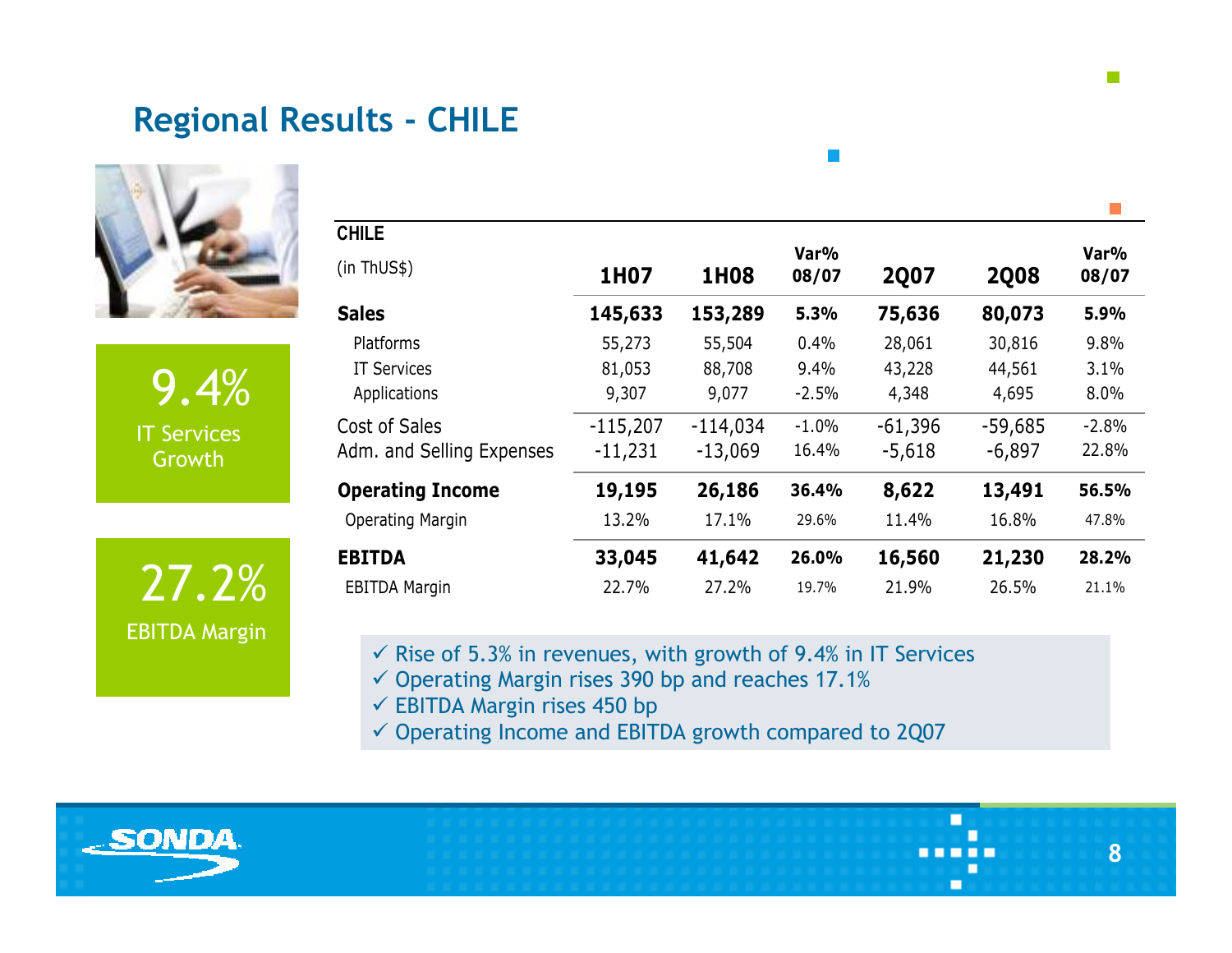## Regional Results - BRAZIL

| <b>BRAZIL</b>             |           |            |               |             |             |               |
|---------------------------|-----------|------------|---------------|-------------|-------------|---------------|
| (in ThUS\$)               | 1H07      | 1H08       | Var%<br>08/07 | <b>2Q07</b> | <b>2Q08</b> | Var%<br>08/07 |
| <b>Sales</b>              | 27,778    | 135,930    | 389.3%        | 14,176      | 71,071      | 401.3%        |
| Platforms                 | 652       | 965        | 48.0%         | 17          | 552         | 3146.8%       |
| <b>IT Services</b>        | 26,216    | 107,164    | 308.8%        | 13,642      | 57,027      | 318.0%        |
| Applications              | 910       | 27,801     | 2955.1%       | 517         | 13,492      | 2509.7%       |
| Cost of Sales             | $-23,279$ | $-111,604$ | 379.4%        | $-11,681$   | $-56,731$   | 385.7%        |
| Adm. and Selling Expenses | $-3,033$  | $-15,994$  | 427.3%        | $-1,636$    | $-8,222$    | 402.6%        |
| <b>Operating Income</b>   | 1,466     | 8,332      | 468.3%        | 859         | 6,118       | 612.2%        |
| <b>Operating Margin</b>   | 5.3%      | 6.1%       | 16.1%         | 6.1%        | 8.6%        | 42.1%         |
| <b>EBITDA</b>             | 2,642     | 10,411     | 294.1%        | 1,454       | 6,761       | 365.0%        |
| <b>EBITDA Margin</b>      | 9.5%      | 7.7%       | $-19.5%$      | 10.3%       | 9.5%        | $-7.3\%$      |
|                           |           |            |               |             |             |               |

**US\$136**  Million inRevenues

 $\checkmark$  Revenue growth of 389.3%, specially in IT Services and Applications

- $\checkmark$  Rise of 468.3% in Operating Income and 294.1% in EBITDA
- $\checkmark$  Operating Margin increased to 6.1% and EBITDA margin reaches 7.7%
- $\checkmark$  Growth in Revenues, Operating Income and EBITDA compared to 2Q07
- $\checkmark$  EBITDA margin rising up: from 5.6% in 1Q to 9.5% in 2Q



 $\Box$ 

9.5%

9

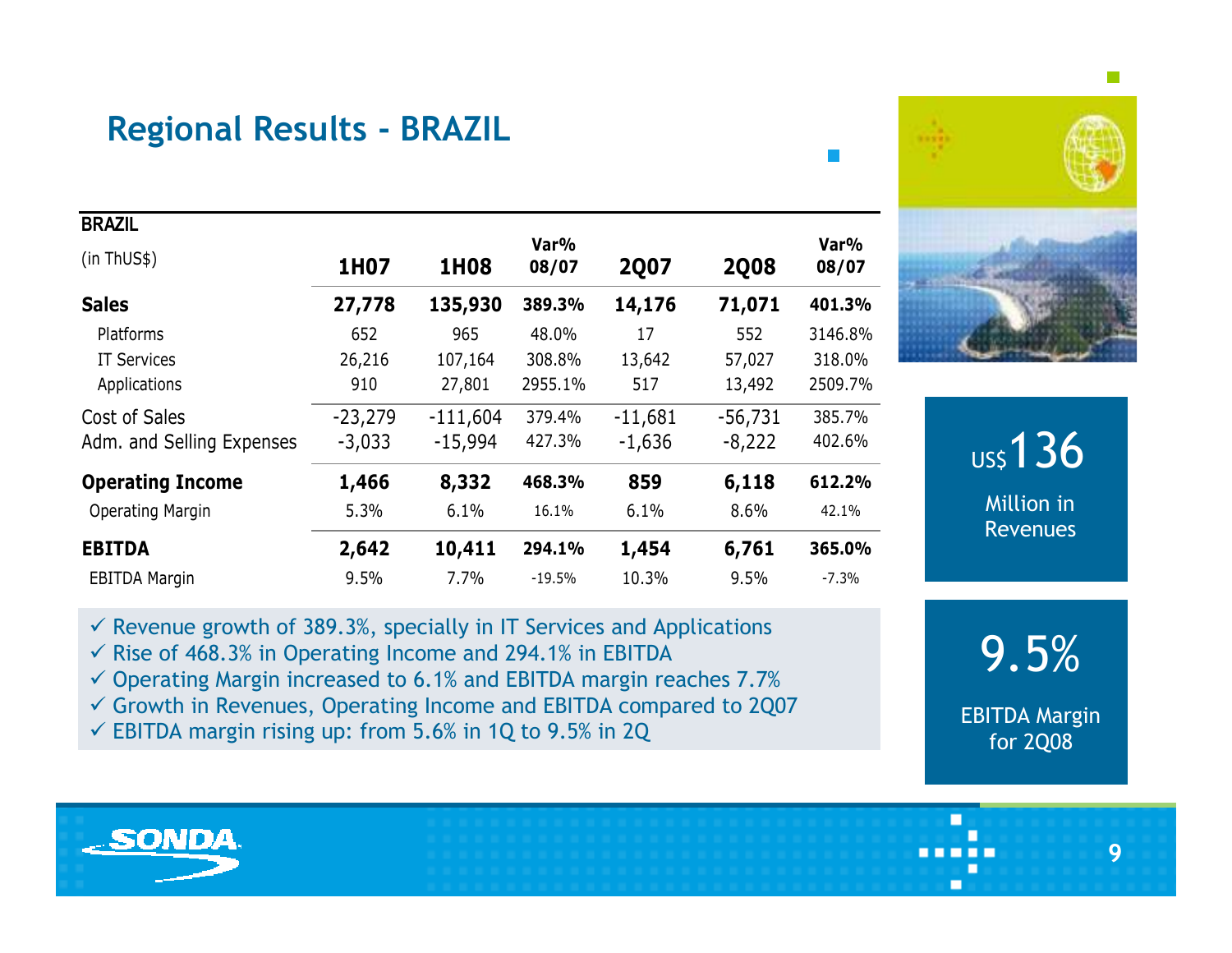## Regional Results - MEXICO



19.2%Revenue Growth

13.1%EBITDA Margin

| <b>MEXICO</b>             |           |             |               |             |             |               |
|---------------------------|-----------|-------------|---------------|-------------|-------------|---------------|
| (in ThUS\$)               | 1H07      | <b>1H08</b> | Var%<br>08/07 | <b>2Q07</b> | <b>2008</b> | Var%<br>08/07 |
| <b>Sales</b>              | 13,812    | 16,464      | 19.2%         | 7,512       | 8,856       | 17.9%         |
| Platforms                 | 1,508     | 2,203       | 46.1%         | 1,442       | 1,586       | 10.0%         |
| <b>IT Services</b>        | 12,304    | 14,186      | 15.3%         | 6,070       | 7,264       | 19.7%         |
| Applications              | 0         | 75          |               | 0           | 6           |               |
| Cost of Sales             | $-10,143$ | $-12,814$   | 26.3%         | $-5,620$    | $-6,971$    | 24.0%         |
| Adm. and Selling Expenses | $-2,513$  | $-2,220$    | $-11.7%$      | $-1,258$    | -967        | $-23.1%$      |
| <b>Operating Income</b>   | 1,156     | 1,430       | 23.7%         | 634         | 918         | 44.8%         |
| <b>Operating Margin</b>   | 8.4%      | 8.7%        | 3.8%          | 8.4%        | 10.4%       | 22.8%         |
| <b>EBITDA</b>             | 1,300     | 2,165       | 66.5%         | 729         | 1,304       | 78.9%         |
| <b>EBITDA Margin</b>      | 9.4%      | 13.1%       | 39.7%         | 9.7%        | 14.7%       | 51.8%         |

 $\sim$ 

 $\checkmark$  Revenue growth of 19.2%, coming mainly from IT Services and Platforms<br> $\checkmark$  Rise of 66.5% in FRITDA reaching an FRITDA margin of 42.4% with a grow  $\checkmark$  Rise of 66.5% in EBITDA reaching an EBITDA margin of 13.1% with a growth of  $270$  bp. 370 bp

 $\checkmark$  500 bp EBITDA margin growth in 2Q YoY



10

П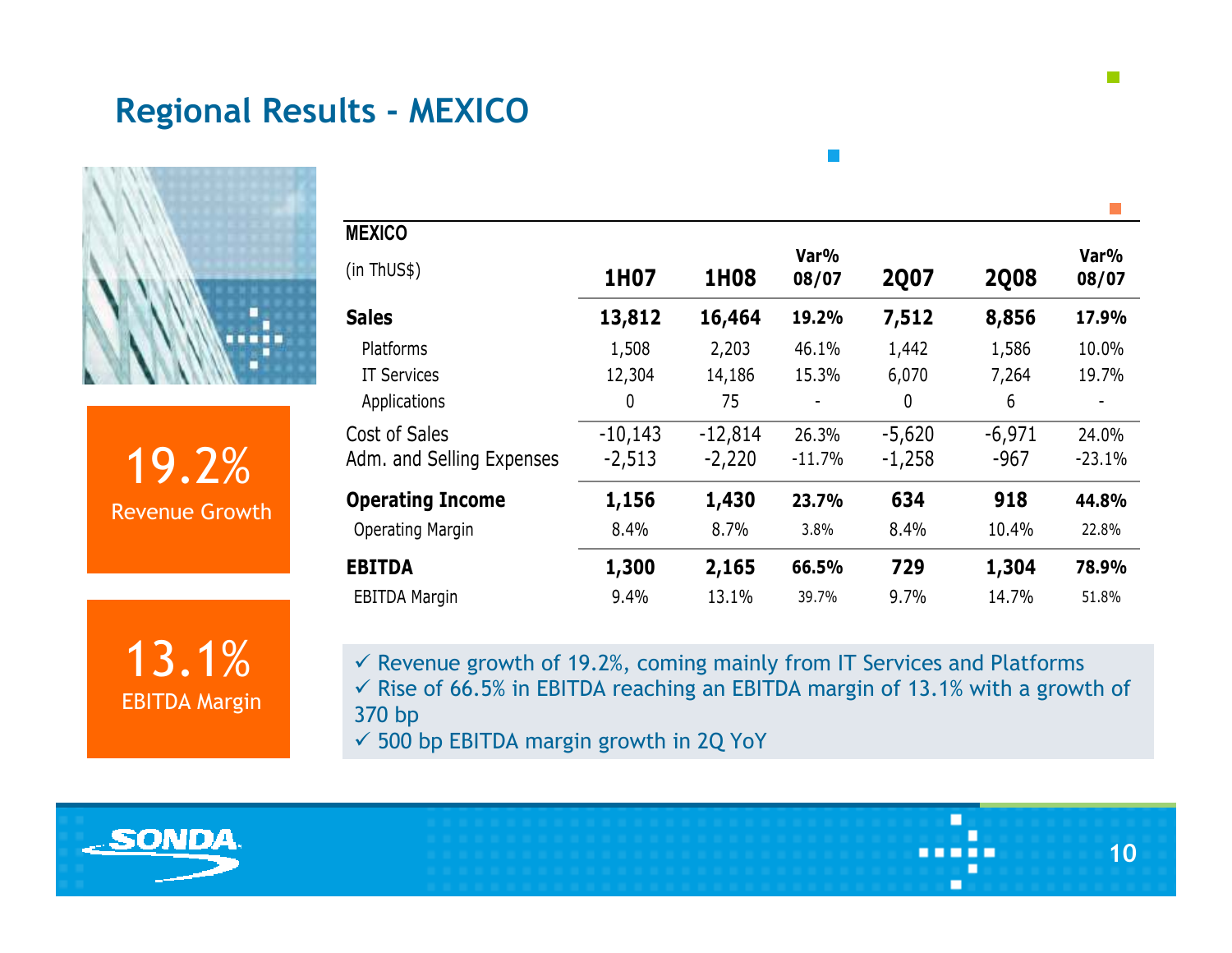# Regional Results - OPLA

|  | <b>STATE OF STATE OF STATE OF STATE OF STATE OF STATE OF STATE OF STATE OF STATE OF STATE OF STATE OF STATE OF S</b> |  |  |
|--|----------------------------------------------------------------------------------------------------------------------|--|--|
|  |                                                                                                                      |  |  |
|  |                                                                                                                      |  |  |
|  |                                                                                                                      |  |  |
|  |                                                                                                                      |  |  |
|  |                                                                                                                      |  |  |
|  |                                                                                                                      |  |  |

| <b>OPLA</b>               |           |           |               |             |             |               |
|---------------------------|-----------|-----------|---------------|-------------|-------------|---------------|
| (in ThUS\$)               | 1H07      | 1H08      | Var%<br>08/07 | <b>2Q07</b> | <b>2Q08</b> | Var%<br>08/07 |
| <b>Sales</b>              | 19,947    | 38,663    | 93.8%         | 10,381      | 23,134      | 122.8%        |
| Platforms                 | 9,308     | 19,722    | 111.9%        | 5,031       | 11,734      | 133.2%        |
| <b>IT Services</b>        | 8,773     | 15,847    | 80.6%         | 4,347       | 9,432       | 117.0%        |
| Applications              | 1,866     | 3,094     | 65.8%         | 1,003       | 1,968       | 96.2%         |
| Cost of Sales             | $-15,648$ | $-31,501$ | 101.3%        | $-8,116$    | $-18,973$   | 133.8%        |
| Adm. and Selling Expenses | $-2,647$  | $-4,247$  | 60.4%         | $-1,318$    | $-2,431$    | 84.4%         |
| <b>Operating Income</b>   | 1,652     | 2,915     | 76.5%         | 947         | 1,730       | 82.7%         |
| <b>Operating Margin</b>   | 8.3%      | 7.5%      | $-9.0%$       | 9.1%        | 7.5%        | $-18.0\%$     |
| <b>EBITDA</b>             | 2,959     | 4,579     | 54.7%         | 1,702       | 2,805       | 64.8%         |
| <b>EBITDA Margin</b>      | 14.8%     | 11.8%     | $-20.2%$      | 16.4%       | 12.1%       | $-26.0\%$     |
|                           |           |           |               |             |             |               |



- ✓ Growth in Platforms coming from Costa Rica, Colombia and Argentina<br>✓ Pise in IT Services mainly due to the incorporation of Ped Colombia
- $\checkmark$  Rise in IT Services mainly due to the incorporation of Red Colombia
- $\checkmark$  Operating Income rises 76.5% and EBITDA rises 54.7%
- Growth in Revenues, Operating Income and EBITDA compared to 2Q07
- $\checkmark$  Drop in EBITDA margin due to consolidation of Red Colombia operations





54.7%

EBITDA Growth

11



 $\Box$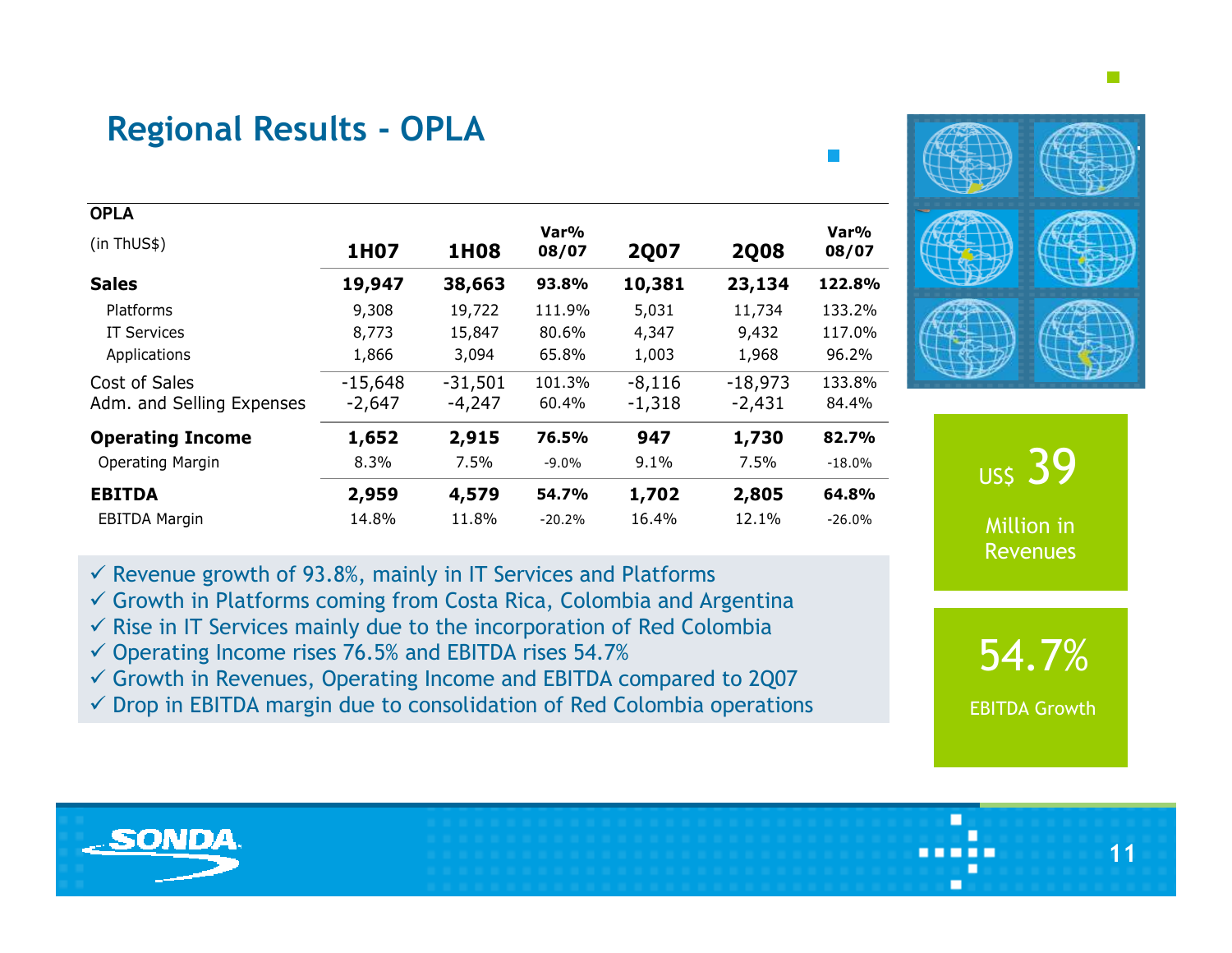# Balance Sheet Summary as of June 30

|                                 | SONDA CONSOLIDATED FINANCIAL STATEMENT                                                                                       |                                         |                                        |                                        |
|---------------------------------|------------------------------------------------------------------------------------------------------------------------------|-----------------------------------------|----------------------------------------|----------------------------------------|
| US\$ 66.1 millon<br>in Cash and | (in ThUS\$)                                                                                                                  | <b>Jun-07</b>                           | <b>Jun-08</b>                          | Var%                                   |
| Equivalents                     | <b>Assets</b>                                                                                                                | 666,280                                 | 665,150                                | $-0.2%$                                |
|                                 | Cash and Equivalents<br><b>Accounts Receivables</b>                                                                          | 113,441<br>141,252                      | 66,081<br>192,486                      | $-41.7%$<br>36.3%                      |
| US\$ 73.8 million               | Inventories<br><b>Other Current Assets</b>                                                                                   |                                         | 18,097 21,388<br>30,930 38,502         | 18.2%<br>24.5%                         |
| in Financial Debt               | <b>Current Assets</b><br><b>Property, Plant and Equipment</b><br><b>Investment in Other Companies</b><br><b>Other Assets</b> | 303,719<br>113,261<br>14,367<br>234,933 | 318,456<br>111,928<br>6,564<br>228,202 | 4.9%<br>$-1.2%$<br>$-54.3%$<br>$-2.9%$ |
|                                 | <b>Liabilities</b>                                                                                                           | 203,150                                 | 200,366                                | $-1.4%$                                |
| 0.16 times                      | Short-Term Financial Debt<br><b>Other Current Liabilities</b>                                                                | 40,108<br>91,159                        | 43,203<br>103,553                      | 7.7%<br>13.6%                          |
| Financial<br>Leverage           | <b>Current Liabilities</b><br><b>Long-Term Financial Debt</b><br><b>Other Current Liabilities</b>                            | 131,267<br>55,364<br>10,565             | 146,756<br>30,630<br>15,497            | 11.8%<br>$-44.7%$<br>46.7%             |
|                                 | <b>Minority Interest</b>                                                                                                     | 5,955                                   | 7,482                                  | 25.6%                                  |
|                                 | <b>Total Shareholder's Equity</b>                                                                                            | 463,130                                 | 464,784                                | 0.4%                                   |



 $\mathbb{R}^3$ 

 $\mathbb{R}^n$ 

12

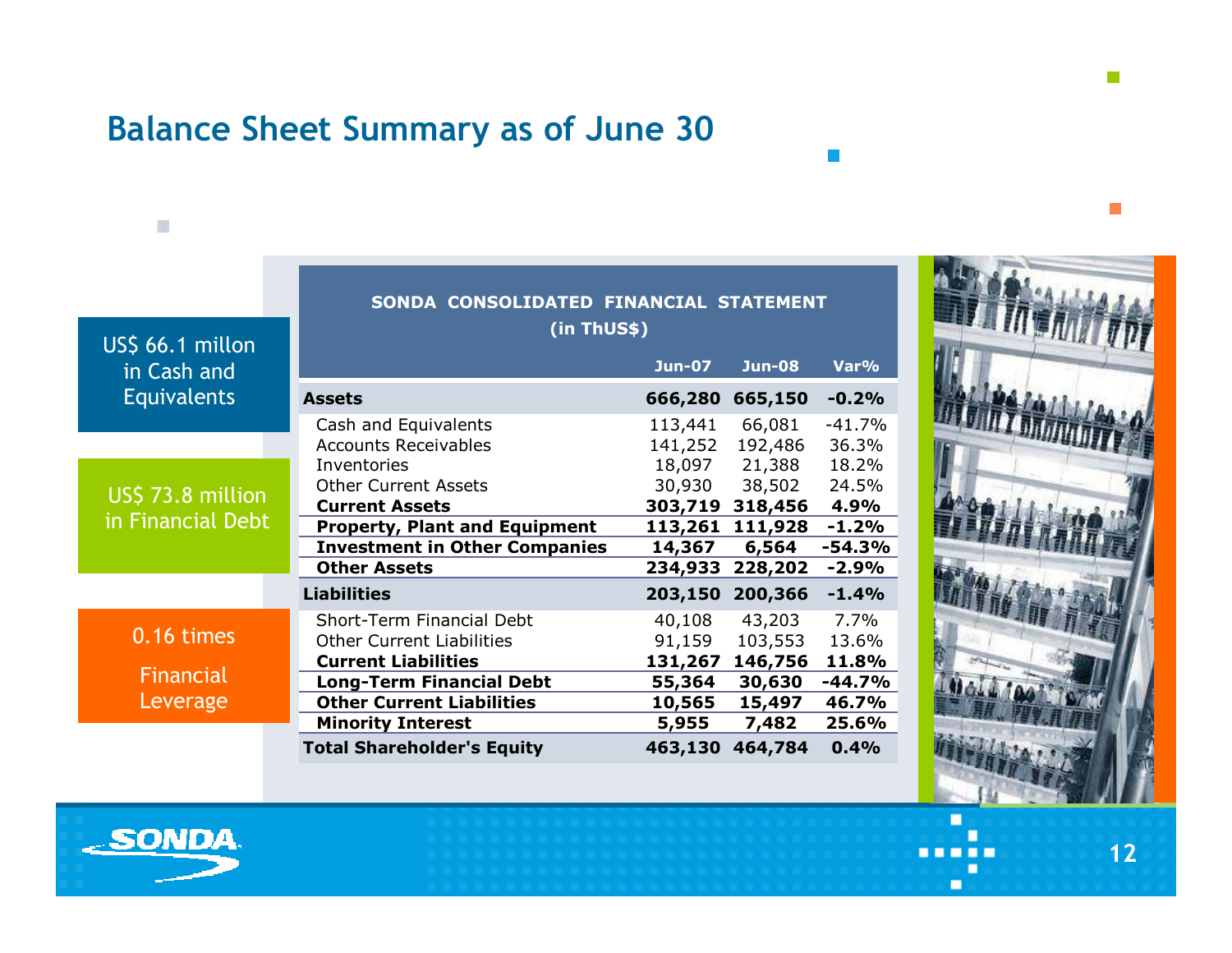#### **Perspectives**

New position in Brazil strengthens regional consolidation

2Enhanced client base allows for cross-selling opportunities

Synergy opportunities with better margin perspectives



4**T** IT Services represent two thirds<br>of total revenue of total revenue

> 5 New contracts assure solid revenue base for the following years

6 New acquisitions in line with regional strategy

 $\Box$ 

13

7I Latam IT industry growing at<br>12.8% rate in 2008, with focus in IT Services